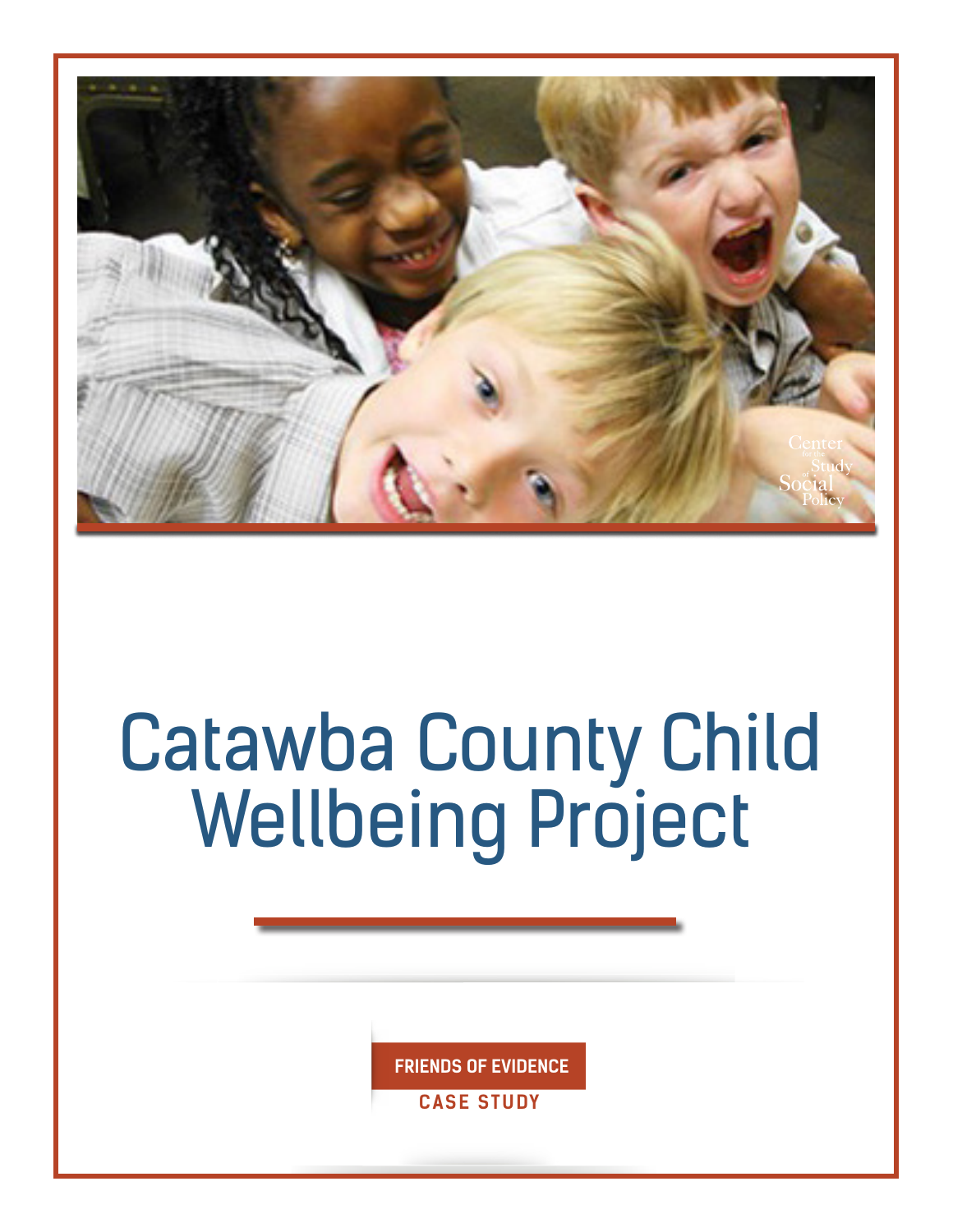This is one of a series of illustrative case studies, under the auspices of the Friends of Evidence, describing powerful approaches to evidence being taken by initiatives currently engaged in efforts to improve outcomes among disadvantaged children, families, youth and neighborhoods.

Catawba County, a rural community in the foothills of western North Carolina, has a long unique history of funding and programmatic innovation that puts improved outcomes for County residents at the forefront of its efforts. This history makes it fertile ground for creating new, results-focused strategies for supporting children and families involved in the child welfare system.

Catawba County Social Services (CCSS) child welfare operations, in response to increased national emphasis on child well-being and healthy life-time family connections for youth exiting foster care, has pioneered an approach to post-permanency support services. The Child Wellbeing Project, as it is called, was initially designed to investigate which long-term social services would be most effective to improving life outcomes of children and their families once exiting foster care. This system change initiative comes in an environment where only modest attention has been paid to supporting children and their families after the legal case is closed. Although there is some available federal support for adoptive families and guardian services, support of reunified families is limited to what jurisdictions can invest from other limited federal funding streams and their own resources.

The Catawba Child Wellbeing Project started with a conversation and a bold idea: in 2006, Rhett Mabry, then Vice-President of Child Care at The Duke Endowment (now President), met Bobby Boyd, then Catawba County Director of Social Services at a conference, and expressed a desire to build 'the Cadillac of Child Welfare Systems' to reduce the imbalance of services to families post-care compared to available in-care services. They discussed how children and families received support from social workers and community services while the children were in foster care; however, once the child returned home, families were expected to seamlessly pick up the threads of their lives. This was not a new concern to staff: Catawba County social workers knew that children sometimes re-entered foster care after being reunified with their birth families, placed in guardianships or adopted. Staff wondered if they might do more to ensure not only that children had permanent families, but thrived once with their families. The collective theory was that improved post-care support for families will help the children grow into healthier, more stable adults than what the research suggests is the norm among children leaving foster

### Figure 1. **Child Well-being Project**

#### **Short Term Goals**

- **• Reduce the risk of repeat maltreatment**
- **• Reduce the risk of re-entry into foster care**
- **• Increase the social support for the family**
- **• Increase financial self-suffiency**
- **• Increase ability to manage crisis**
- **• Increase parent's ability to access medical and mental health ervices for the child**
- **• Increase parenting skills**
- **• Increase child's ability to perform well in school**
- **• Increase parent's ability to advocate for and access educational services**

|  | <b>Long Term Outcomes</b> |  |  |
|--|---------------------------|--|--|
|  |                           |  |  |

- **• Increase Post Permanency Stability (reduce re-entry to foster care)**
- **• Increase Child Well-being as children reach adulthood**
	- **• Education**
	- **• Employment**
	- **• Stable Housing**
	- **• Access to Health Care**
	- **• Connection to Family and Community**
	- **• Wise Life Choices**

**LEADING TO...**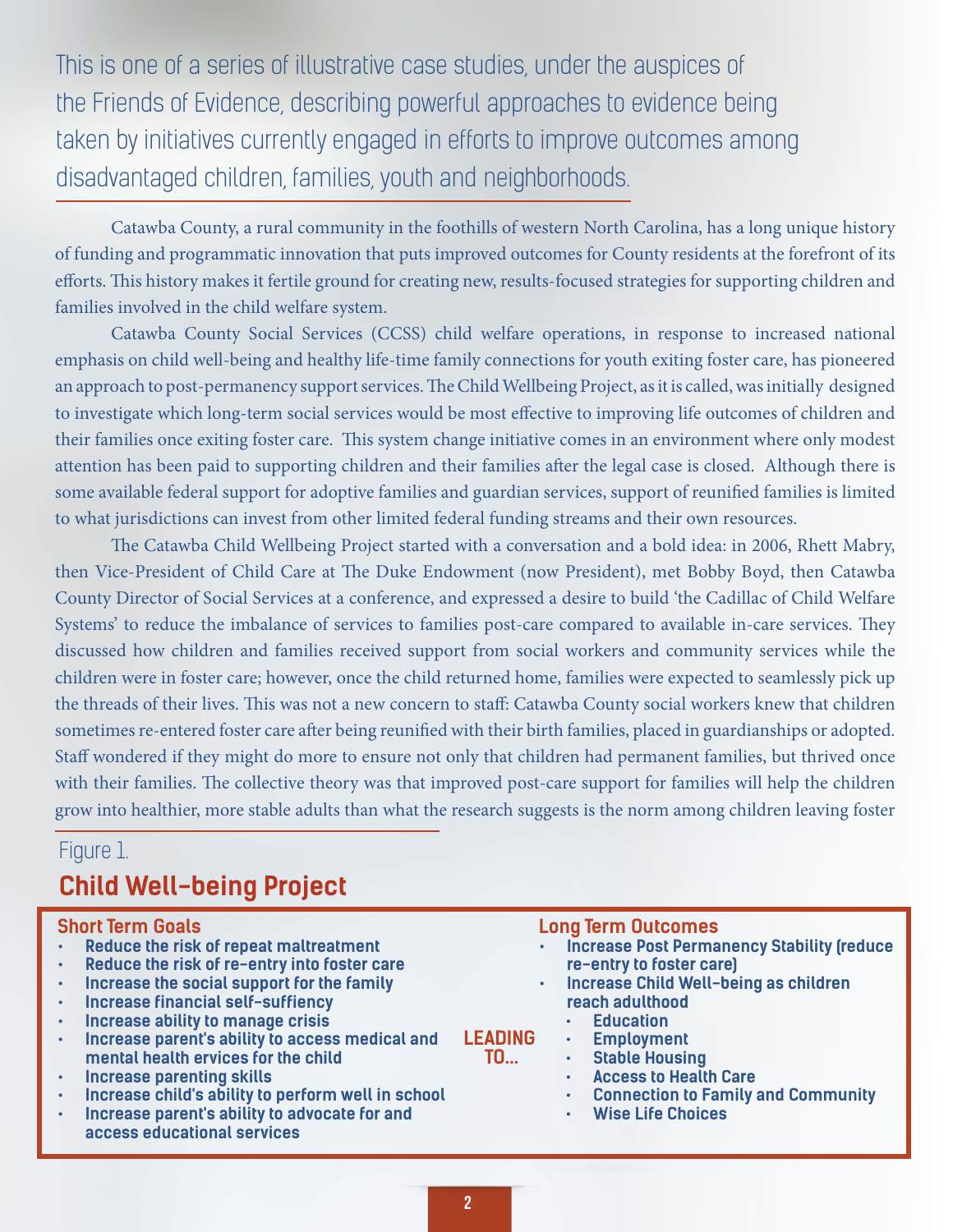care. Short-term goals center on stability but long-term outcomes focus on well-being as indicated in six different areas (see figure below ).

From the beginning, the Child Wellbeing Project was a true partnership between funder and grantee. While The Duke Endowment emphasized results—better outcomes for children and families—they didn't mandate the County use any particular program or strategy. However, both partners agreed that "the post-care services should be evidence-based<sup>1</sup> or evidence-informed."<sup>2,3</sup> At the same time, representatives from The Duke Endowment were full participants in the County's learning journey. As noted, the initial pilot phase was sufficiently promising for The Duke Endowment to continue its investment in a refined model, implemented in additional counties to generate more evidence. Thus, the partners embarked on a new leg of the journey in 2015 with a randomized control evaluation and implementation study under the direction of Child Trends; this evaluation is still in progress.

The initial results of the Catawba Child Wellbeing Project from 2010 through 2013, while modest, were promising: the re-entry rate of children was 1.9 percent among those families who participated in the postreunification services, compared with 2.6 percent among families who declined the service. In addition, among the families served by the Project for whom there was a subsequent report of maltreatment, none of the children

The initial results of the Catawba Child Wellbeing Project from 2010 through 2013, while modest, were promising: the re-entry rate of children was 1.9 percent among those families who participated in the post-reunification services, compared with 2.6 percent among families who declined the service.

associated with the reports came back into care—an achievement that the initial evaluation team believed "supports the efficacy of the Success Coach Service [a central component of the Child Wellbeing Project] as a stabilizing influence on these families."4

Perhaps more impressively, these low rates of reunification sharply contrast with increased rates across North Carolina. During those same years, the percentage of reunified children returning to foster care within 12 months of reunification in North Carolina rose from an average of 2.3 to 5.1 percent. Nationally, from 2011 through 2013, the average for reentry into foster care within 12 months of reunification was around 12 percent, significantly higher than what children in North Carolina experienced.

The results from the Child Wellbeing Project were sufficient to continue the partnership between CCSS and The Duke Endowment as they sought to offer the field a viable and effective model of post permanency support. This case study looks at the Child Wellbeing Project through the lens of how the initiative uses and generates evidence in order to achieve its goals. We will examine both how the Child Wellbeing Project came to choose the Success Coach model and how they maintain program fidelity as they conduct their randomized trial. Our analysis is organized around characteristics of a more inclusive approach to evidence, as identified by the Center for the Study of Social Policy and the Friends of Evidence. We examine each of these characteristics in turn.

<sup>1</sup> The term "evidence-based" is used to refer to interventions that have been evaluated and have evidence of effectiveness" per Wilson, et al Building The Child Wellbeing Project: Practitioners' Perspectives on the Role of Implementation Science in Strengthening Post-Care Child Welfare Services. July 2012, Child Trends, Washington, DC 2 Redmond et al, Implementing A Post-Care Service System in Child Welfare: The Catawba County Child Wellbeing Project, July 2012, Child Trends, Washington, DC 3 The term "Evidence –informed" is used to refer to interventions that are developed using evidence from research and practice per Wilson, et al Building The Child Wellbeing Project: Practitioners' Perspectives on the Role of Implementation Science in Strengthening Post-Care Child Welfare Services. July 2012, Child Trends, Washington, DC

<sup>4</sup> Metz, A. et al Active Implementation Frameworks (AIF) for Successful Service Delivery: Catawba County Child Wellbeing Project, National Implementation Research Network, FPG Child Development Institute, University of North Carolina at Chapel Hill. nd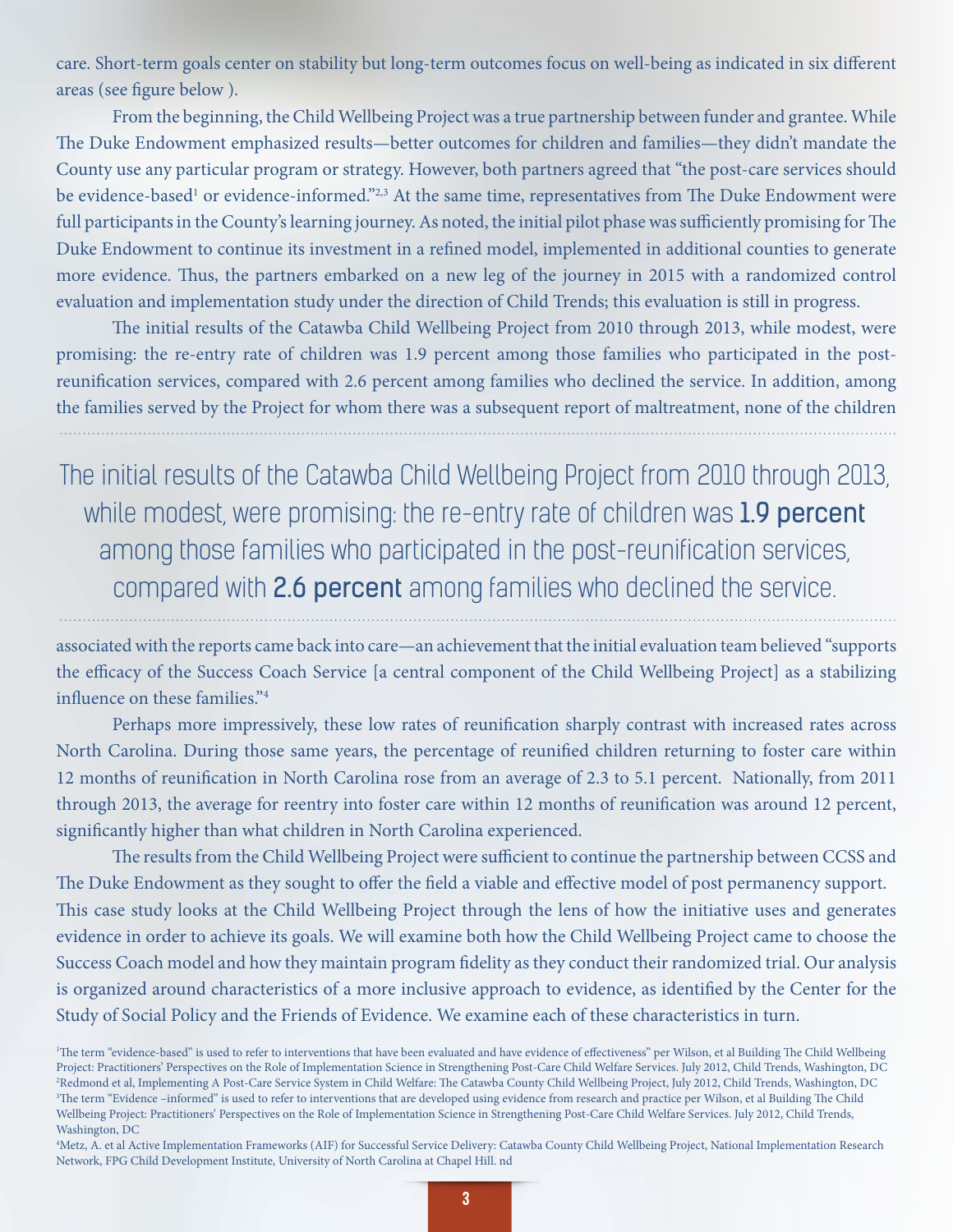## Using and Adapting Many Sources of Evidence to Inform **1.** Intervention Design

The early part of the Catawba County story reveals how partnering with "evidence experts" strengthened both process and results. In designing its interventions for post-adoption and post-reunification families, CCSS staff sought assistance first from Child Trends and then from the National Implementation Research Network (NIRN). Although the process took longer than originally scheduled, The Duke Endowment supported extending the county's initial planning timeline to allow these experts to help county staff fully understand the needs of the target population, examine the fit and feasibility of various identified programs, involve stakeholders, and then operationalize the county-developed, evidence-informed interventions that emerged and make decisions for implementation.

Thus, with the help of Allison Metz, PhD (initially at Child Trends and then at NIRN), Catawba County began exploring what might help reduce the number of children re-entering foster care and improve the children's well-being. Dr. Metz helped to identify programs that might be a good fit, and talked with staff about worker and program attributes they believed help families to succeed. Meanwhile, Child Trends conducted focus groups with birth and foster families as well as staff to better understand their needs, assets, and perceptions.

From the beginning, all involved acknowledged that while choosing an existing evidence-based program may be an appropriate strategy, an evidencebased program could still fail if not carefully implemented and, if necessary, adapted to context. To evaluate the range of evidence-based programs available to them, Catawba County applied an early version of the NIRN Hexagon Tool (See figure below).

The range of needs identified in the pre-implementation study phase included ongoing support and case management, mental health services, educational services, material support, parent education and emotional supports for adoptive families. Six implementation teams were formed to research what was available to meet families' needs. Each implementation team included two leads, a supervisor, and a worker. Over the course of one year, they completed a "fit and feasibility assessment" for each component, articulating whether a program, though proven effective elsewhere, would be a good fit for the agency and Catawba County's service population. In short, the staff had ownership and control over designing their interventions, though guided by a standard set of questions and steps developed by Dr. Metz.

Ultimately, Catawba County selected two evidence-based programs and created four evidence-informed components for the Child Wellbeing Project. The two evidence-based programs were the Strengthening Families Program<sup>6</sup>, an evidence-based parenting program shown to be effective with families where the adult care givers have a substance abuse issue<sup>7</sup>; and Parent Child Interaction Therapy<sup>8</sup>, shown to be effective for children age 2-6 with disruptive behaviors.<sup>9</sup> Both programs had existing manuals and fidelity measures which helped guide implementation.

#### Figure 2.

#### **The Hexagon Tool: Exploring Context by considering:**

- **1. Needs** of the target population
- **2. Fit** with other initiatives priorities, structures and supports
- **3. Resource Availability** for staffing, training, technology supports, data systems and administration
- **4. Evidence** of expected outcomes
- **5. Readiness For Replication** has been demonstrated
- **6. Capacity to Implement** as intended

**Learn more**: [http://implementation.fpg.unc.edu/sites/implementation.fpg.unc.edu/files/resources/NIRN-Education-](http://implementation.fpg.unc.edu/sites/implementation.fpg.unc.edu/files/resources/NIRN-Education-TheHexagonTool.pdf)[TheHexagonTool.pdf](http://implementation.fpg.unc.edu/sites/implementation.fpg.unc.edu/files/resources/NIRN-Education-TheHexagonTool.pdf)

<sup>6</sup>See [www.strengtheningfamiliesprogram.org](http://www.strengtheningfamiliesprogram.org) for a full description of the intervention.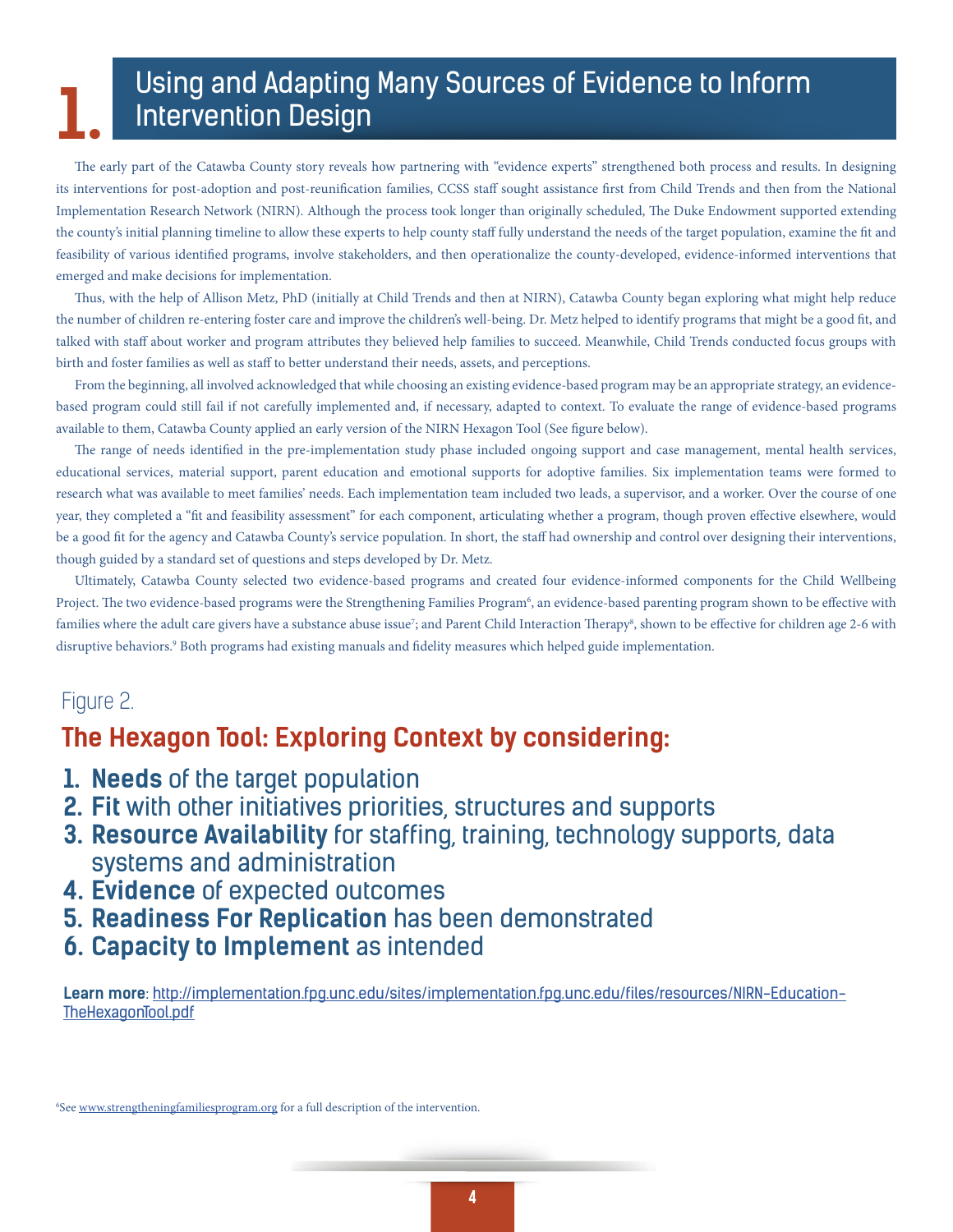The additional components crafted to meet identified needs of the families were evidence-informed from the research literature and the experience of Catawba County Social Services staff and families. These components included:10

- Success Coach This position is the chief service coordinator for the family and helps families build skills to increase their resiliency. The Success Coach assesses needs, helps families to sets goals, refers the families to other services, and helps manage crises. He or she teaches parenting skills and the handling of issues specific to adoption or reunification.
- Educational Advocate This position is responsible for coordinating efforts between the public school systems and Social Services or the family if the child has left foster care, arranging tutoring, and ensuring that the child is receiving the necessary educational support.
- Material Support Success Coaches have access to funding to assist families in providing concrete or financial resources to assist families in meeting their goals. These funds are available when families can show there is a financial need and how they will be able to fund the expense in the future.
- Adoption Support Group A clinical support group for adopted children designed by Debbie Riley, co-founder of the center for Adoption Support and Education.

## Shaping Implementation Through Continuous Learning **2.**

Continuous learning has become a hallmark of the Child Wellbeing Project. The implementation teams continued to follow the installation of the recommended components throughout the pilot phase, using the Success Coach as a link to the other components. Internal tracking and an external evaluation were used to assess family progress and component implementation. Components were adjusted or dropped as standard service package to families as the teams learned what worked, including that off-the-shelf evidence-based programs are not always a good fit. For example, very few families were eligible for the Parent-Child Interaction Therapy program so the county could not justify dedicating resources to the intervention. As Phil Redmond from The Duke Endowment recalls, "PCIT was a great model, but it was so narrowly focused that it didn't make sense from an investment standpoint." Out of this learning process, the Success Coach emerged as the component that best met families' needs: none of the other five components were essential for all families.

Initial lessons from the pilot implementation phase reinforced the importance of gaining input from birth, resource and adoptive families, and involving county staff in the identification and incorporation of best practices established elsewhere. The lessons also underscored that choosing evidence-based programming is not a guarantee of success, no matter how buttressed by research, because the unique context and characteristics of the particular population are crucial.

Once the Success Coach intervention was selected as the most promising element in the Child Wellbeing Project,<sup>11</sup> Catawba County worked to refine its practice, chiefly through monthly Program Review meetings, the development of a practice profile<sup>12</sup> and a fidelity checklist to monitor the quality of implementation. During these early stages, Program Review meetings often prompted changes to the Success Coach model. For instance, the "dosage" (i.e., how often a Success Coach met with a family) was adjusted, and a formal, two-year limit on services was established.

Now, although the Success Coach approach is stable, with operation manuals, practice profiles, and fidelity measurement tools, monthly Program Review meetings are still held to review data and troubleshoot. Leadership and staff believe this is crucial: even though the intervention has stabilized, model drift can occur with staff turnover. The Success Coaches work to stay on target by continually reviewing trends in the family interactions and intervention activities, gradually progressing toward desired population outcomes such as reunification stability and academic performance.

Initial lessons from the pilot implementation phase reinforced the importance of gaining input from birth, resource and adoptive families, and involving county staff in the identification and incorporation of best practices established elsewhere.

<sup>&</sup>lt;sup>7</sup>See <http://legacy.nreppadmin.net/ViewIntervention.aspx?id=44>for an assessment of the evidence base for Strengthening Families Program. <sup>8</sup>See <http://www.pcit.org/> for a full description of the intervention.

<sup>&</sup>lt;sup>9</sup>See <http://www.cebc4cw.org/program/parent-child-interaction-therapy/> for an assessment of the evidence base for Parent Child Interaction Therapy. <sup>10'</sup>Research to Results' Child Trends paper, [http://dukeendowment.org/sites/default/files//evalutaion-reports/Child\\_Trends-2012\\_07\\_01\\_RB\\_Catawba3\\_0.pdf](http://dukeendowment.org/sites/default/files//evalutaion-reports/Child_Trends-2012_07_01_RB_Catawba3_0.pdf) 11For further details on how the Success Coach intervention was selected, please see the 'Employing Multiple Forms of Evaluation' section of this paper. <sup>12</sup>To learn more about Practice Profiles, see<http://nirn.fpg.unc.edu/resources/practice-profiles-process-capturing-evidence-and-operationalizing-innovations>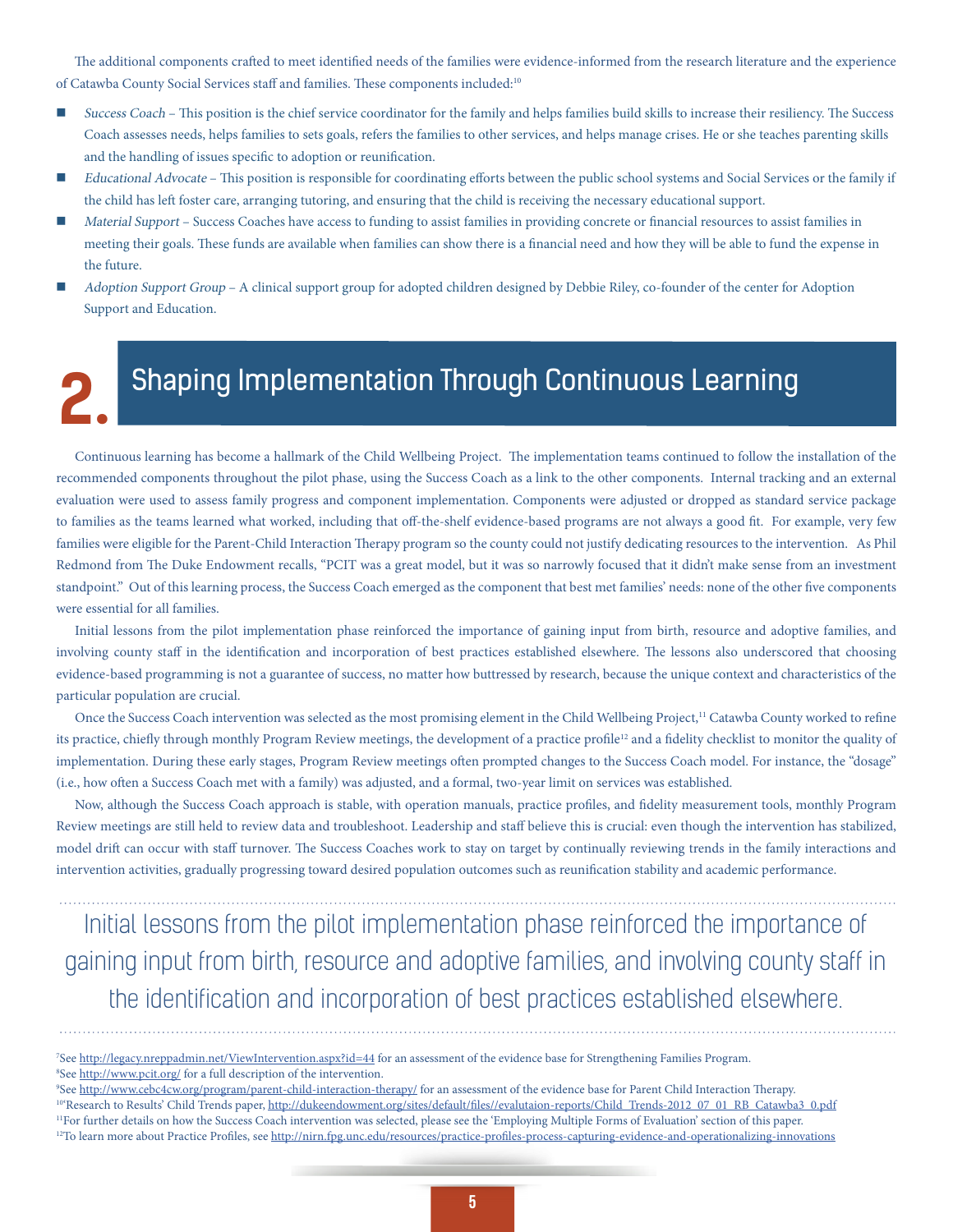Every Program Review meeting follows the same format. (See figure below.) Each issue discussed is recorded and actions taken are tracked to keep all informed, recognize patterns, and maintain an on-going history of adaptations and the reasoning behind them.

The issues discussed range from the relatively mundane and straightforward (database entries coded incorrectly) to the emotional and complex (financial struggles of parents). At one Program Review meeting, low assessment scores in the area of social supports prompted CCSS to solicit the insights of parents in reunified families. Parents' input resulted in the creation of monthly Reunified Advisory Meetings–a gathering of parents during which they share a meal, engage in activities that help them recognize and build their family protective factors, obtain information about community resources and seek support from one another. To maximize parental involvement, parents are offered gas vouchers to reduce transportation barriers to participation.

In addition to the monthly Program Review meetings, another key element of continuous improvement is incorporating the feedback of consultants and other social workers into the practice. Towards this end, quarterly meetings are held with stakeholders in the department, including the workers who were the referral sources to Success Coaches. This not only informs strategies for improving the intervention but informs general practices in the county. These meetings also include a representative from Child Trends via the telephone. They follow a similar format to the internal Program Review meetings, with a review of data and issues or barriers.

#### Figure 3.

### **Program Review Meetings**

**Format:**

- What's going well
- Issues/Barriers in the past
- **Review data**
- New Issues

#### **Ingredients:**

- Data
- **Practitioner participation**
- Action documentation

## **3.** Employing Multiple Forms of Evaluation For Diverse Purposes

The Child Wellbeing Project has embraced evaluation and evidence generation since it began. In addition to developing a robust selfevaluation process to routinely answer - in real time - such questions as, "Are we on target?" and "What barriers do we need to tackle?" CCSS and The Duke Endowment have periodically partnered with external evaluation expertise to obtain independent assessments of progress and effectiveness.

Early on, evaluators from Independent Living Resources, Inc conducted a process study to assess the pilot implementation of the six service components. The evaluation was used, in part to answer questions such as "Is this initiative getting results?"; "How can the initiative be strengthened?"; "What appears to be working best for families?"; and "What data should we be collecting on a regular basis to measure progress"? Their findings and recommendations strengthened the design of the Child Wellbeing Project by further undergirding it with evidence-based theory and research on individual resilience. This evaluation identified the Success Coach as a stabilizing force that warranted further evaluation of efficacy.

After considering alternative evaluation designs, the Child Wellbeing Project partners began a five-year randomized control trial (RCT) and implementation study in 2015. A propensity score matching was considered, but dismissed because available administrative data does not capture important information about family protective and risk factors critical to explaining differences among families. The selection of the RCT design, however, has not been without challenges, creating new learning opportunities for all involved.

Fundamental to the approach is voluntary family participation. However, not all eligible families choose to participate. Prior to the RCT, about half of the eligible families on the CCSS caseload accepted the Success Coach service. The evaluators determined that "take-up" rate would likely not produce a sufficient sample of families in a reasonable amount of time for a rigorous design. This circumstance prompted the County to expand the geographic service delivery area to four additional counties. With these modifications, it was hoped the evaluation would have 100 to 200 families receiving the Success Coach services over a four to five year period. However, even with an expanded service area, the expected participation rate of families has been slightly lower than anticipated after nearly a year into the evaluation.

This new challenge brings the evaluation process full circle back to the Program Review Meeting. The Program Review Meeting is the place where staff explore the barriers to family engagement and participation and generate solutions to be implemented and tracked to understand what works.

13Redmond, et al Implementing a Post-Care Service System in Child Welfare: The Catawba County Child Wellbeing Project, July 2012, Child Trends Washington, D.C. Resiliency theory assumes that resilient individuals adapt to extraordinary circumstances, achieving positive outcomes in the face of adversity. <sup>14</sup>Proposal for Evaluating the Success Coach Model, Child Trends, 2014.